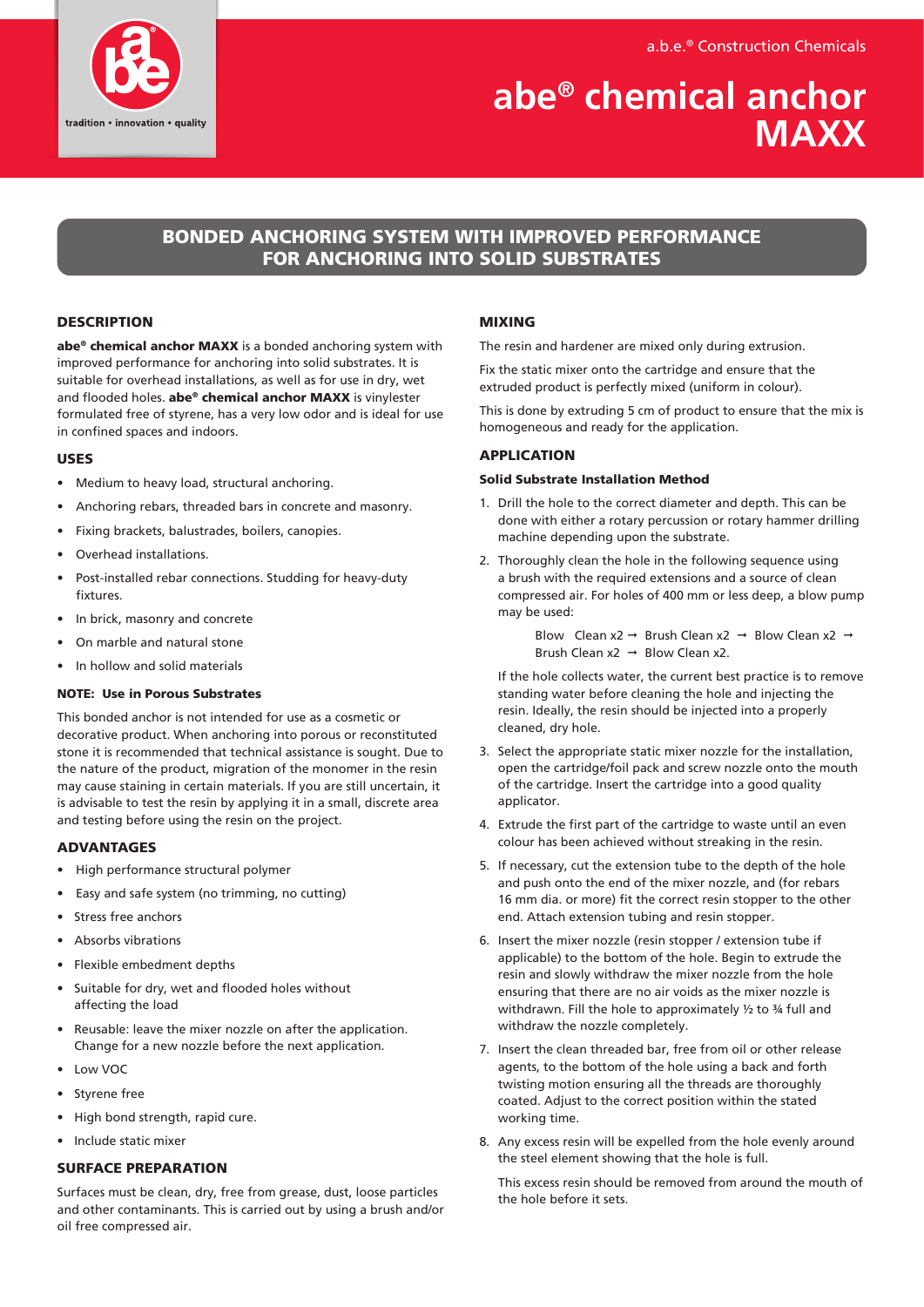9. Leave the anchor to cure. Do not disturb the anchor until the appropriate loading time, has elapsed depending on the substrate conditions and ambient temperature.



#### HOLLOW SUBSTRATE INSTALLATION METHOD

- 1. Drill the hole to the correct diameter and depth. This should be done with a rotary percussion drilling machine to reduce spalling.
- 2. Thoroughly clean the hole in the following sequence using the correct brush with the required extensions and a source of clean compressed air. For holes of 400 mm or less deep, a Blow Pump may be used: Brush Clean x1. Blow Clean x1.
- 3. Select the appropriate static mixer nozzle for the installation, open the cartridge/foil pack and screw nozzle onto the mouth of the cartridge. Insert the cartridge into a good quality applicator.
- 4. Extrude the first part of the cartridge to waste until an even colour has been achieved without streaking in the resin.
- 5. Select the appropriate perforated sleeve and insert into the hole.
- 6. Insert the mixer nozzle to the bottom of the perforated sleeve, withdraw 2-3 mm then begin to extrude the resin and slowly



10. Attach the fixture and tighten the nut to the recommended



withdraw the mixer nozzle from the hole ensuring that there are no air voids as the mixer nozzle is withdrawn. Fill the perforated sleeve and withdraw the nozzle completely.

- 7. Insert the clean threaded bar, free from oil or other release agents, to the bottom of the hole using a back and forth twisting motion ensuring all the threads are thoroughly coated. Adjust to the correct position within the stated working time.
- 8. Any excess resin will be expelled from the hole evenly around the steel element showing that the hole is full. This excess resin should be removed from around the mouth of the hole before it sets.
- 9. Leave the anchor to cure. Do not disturb the anchor until the appropriate loading time, has elapsed depending on the substrate conditions and ambient temperature.
- 10.Attach the fixture and tighten the nut to the recommended torque. Do not overtighten.







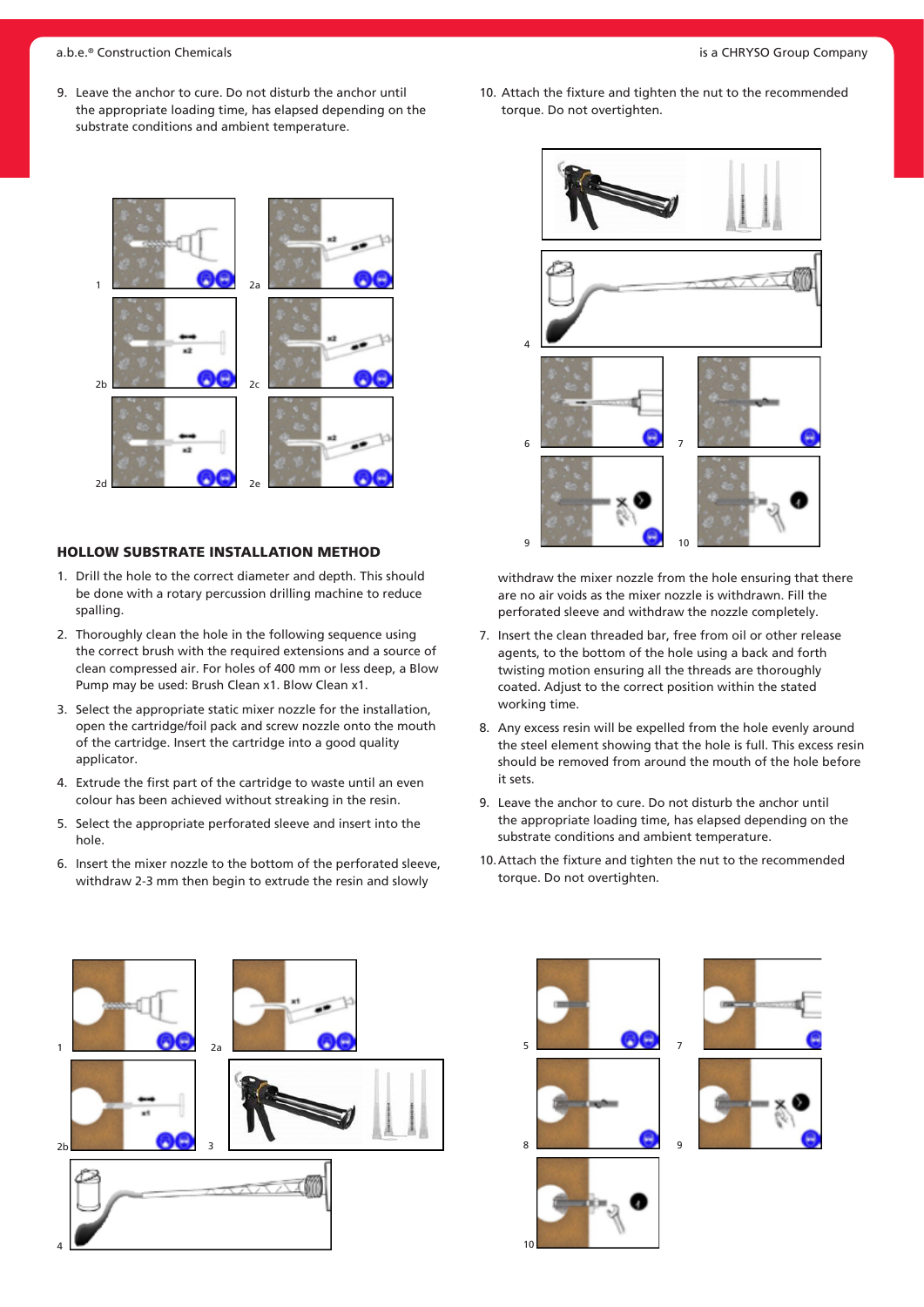| <b>WORKING &amp; LOADING TIMES</b>   |               |                                      |               |  |  |  |  |  |  |  |  |
|--------------------------------------|---------------|--------------------------------------|---------------|--|--|--|--|--|--|--|--|
| <b>Cartridge Temperature</b>         | <b>T</b> Work | <b>Base Material Temperature</b>     | <b>T</b> Load |  |  |  |  |  |  |  |  |
| Min $+5$ °C                          | 18 minutes    | Min $+5$ °C                          | 145 minutes   |  |  |  |  |  |  |  |  |
| +5 $^{\circ}$ C to +10 $^{\circ}$ C  | 10 minutes    | +5 °C to +10 °C                      | 145 minutes   |  |  |  |  |  |  |  |  |
| +10 $^{\circ}$ C to +20 $^{\circ}$ C | 6 minutes     | +10 °C to +20 °C                     | 85 minutes    |  |  |  |  |  |  |  |  |
| +20 $°C$ to +25 $°C$                 | 5 minutes     | +20 $^{\circ}$ C to +25 $^{\circ}$ C | 50 minutes    |  |  |  |  |  |  |  |  |
| +25 °C to +30 °C                     | 4 minutes     | +25 °C to +30 °C                     | 40 minutes    |  |  |  |  |  |  |  |  |
| $+30 °C$                             | 4 minutes     | +30 °C to +35 °C                     | 35 minutes    |  |  |  |  |  |  |  |  |

Note: T Work is typical gel time at highest base material temperature in the range. T Load is minimum set time required until load can be applied at the lowest base material temperature in the range.

### CHEMICAL RESISTANCE

Chemical mortar has undergone extensive chemical resistance testing. The results are summarised in the table below.

| <b>Chemical Environment</b>                         | <b>Concentration</b> | <b>Result</b> |
|-----------------------------------------------------|----------------------|---------------|
| <b>Aqueous Solution Acetic Acid</b>                 | 10%                  | C             |
| <b>Aqueous Solution Aluminium</b><br>Chloride       | Saturated            |               |
| <b>Aqueous Solution Aluminium</b><br><b>Nitrate</b> | 10%                  |               |
| <b>Benzoic Acid</b>                                 | Saturated            |               |
| <b>Butyl Alcohol</b>                                | 100%                 | x             |
| Sodium Hypochlorite Solution                        | $5 - 15%$            | ✓             |
| <b>Butyl Alcohol</b>                                | 100%                 | C             |
| <b>Calcium Sulphate Aqueous</b><br>Solution         | Saturated            |               |
| Carbon Monoxide                                     | Gas                  | $\checkmark$  |
| Carbon Tetrachloride                                | 100%                 | $\mathsf{C}$  |
| <b>Citric Acid Aqueous Solution</b>                 | Saturated            |               |
| Cyclohexanol                                        | 100%                 |               |
| <b>Diesel Fuel</b>                                  | 100%                 | $\subset$     |
| Diethylene Glycol                                   | 100%                 |               |
| <b>Ethanol Aqueous Solution</b>                     | 20%                  | $\subset$     |
| Heptane                                             | 100%                 | C             |

 $\sqrt{}$  = Resistant to 75 °C with at least 80% of physical properties *retained.*

- C *= Contact only to a maximum of 25 ºC*
- O *= Not resistant.*

| <b>Chemical Environment</b>     | <b>Concentration</b> | <b>Result</b> |
|---------------------------------|----------------------|---------------|
| Hexane                          | 100%                 | C             |
|                                 | 10%                  |               |
| Hydrochloric Acid               | 15%                  | ✓             |
|                                 | 25%                  | C             |
| Hydrogen Sulphide Gas           | 100%                 | $\checkmark$  |
| <b>Linseed Oil</b>              | 100%                 | $\checkmark$  |
| <b>Lubricating Oil</b>          | 100%                 |               |
| <b>Mineral Oil</b>              | 100%                 | $\checkmark$  |
| Paraffin / Kerosene (Domestic)  | 100%                 | $\mathsf{C}$  |
| Phosphoric Acid                 | 50%                  | $\checkmark$  |
| Potassium Hydroxide             | 10% / pH13           | $\checkmark$  |
| Sea Water                       | 100%                 | C             |
| <b>Sulphur Dioxide Solution</b> | 10%                  | $\checkmark$  |
| Sulphur Dioxide (40°C)          | 5%                   |               |
|                                 | 10%                  |               |
| Sulphuric Acid                  | 50%                  |               |
| Turpentine                      | 100%                 | C             |
| White Spirit                    | 100%                 |               |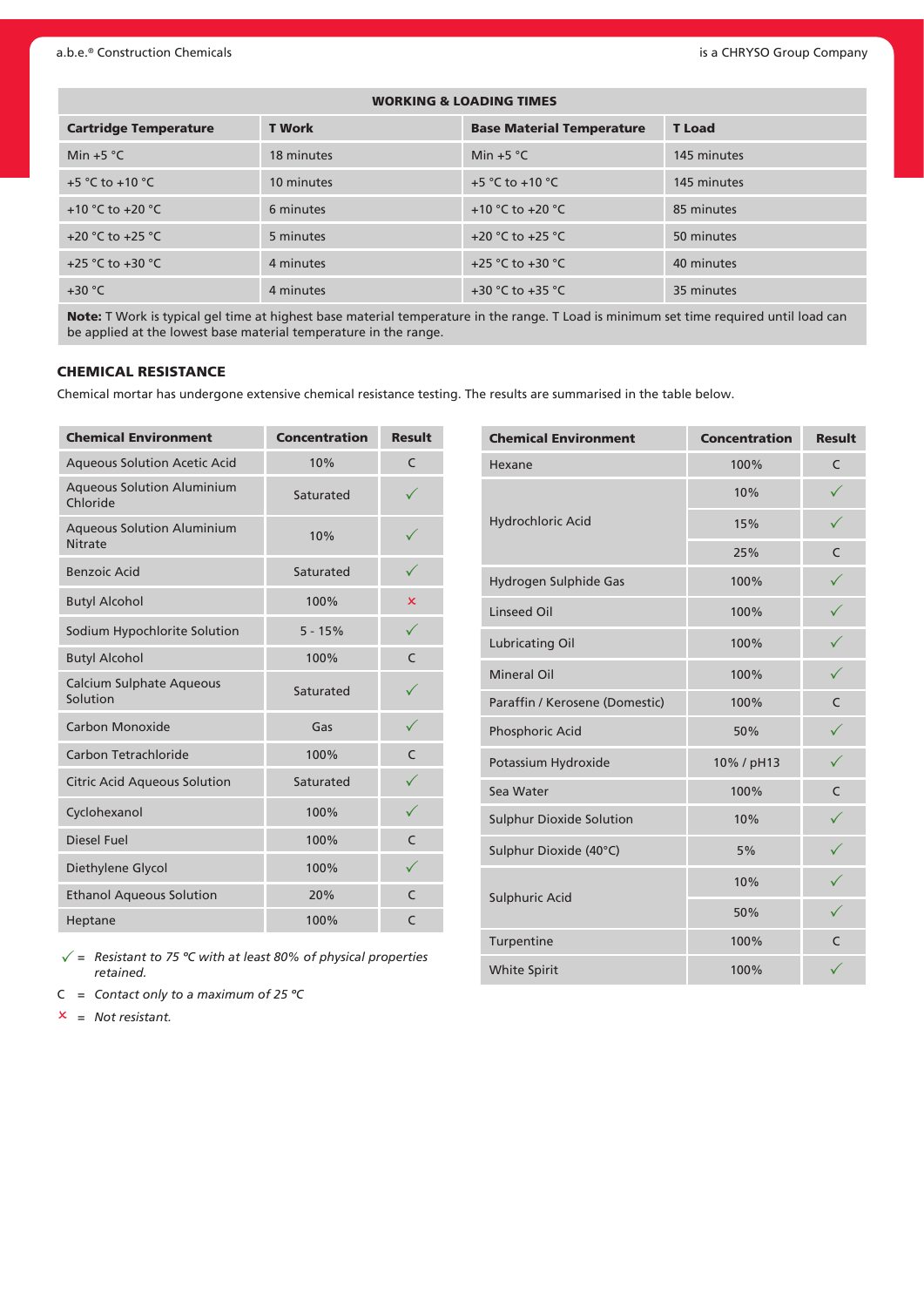#### a.b.e.® Construction Chemicals **and CHRYSO Group Company** is a CHRYSO Group Company

| <b>INSTALLATION PARAMETERS - THREADED RODS</b> |                     |           |                |                                |                 |     |                                 |            |  |  |  |  |  |
|------------------------------------------------|---------------------|-----------|----------------|--------------------------------|-----------------|-----|---------------------------------|------------|--|--|--|--|--|
| <b>Size</b>                                    |                     |           | M <sub>8</sub> | <b>M10</b>                     | M <sub>12</sub> | M16 | <b>M20</b>                      | <b>M24</b> |  |  |  |  |  |
| Nominal Drill Hole Diameter                    | $d_{\alpha}$        | mm        | 10             | 12                             | 14              | 18  | 22                              | 26         |  |  |  |  |  |
| Diameter of Cleaning Brush                     | d <sub>h</sub>      | mm        | 14             | 14                             | 20              | 20  | 29                              | 29         |  |  |  |  |  |
| <b>Torque Moment</b>                           | $T_{inst}$          | <b>Nm</b> | 10             | 20                             | 40              | 80  | 150                             | 200        |  |  |  |  |  |
| Minimum Embedment Depth                        |                     |           |                |                                |                 |     |                                 |            |  |  |  |  |  |
| <b>Embedment Depth</b>                         | $h_{\text{ef}}$     | mm        | 64             | 80                             | 96              | 128 | 160                             | 192        |  |  |  |  |  |
| Minimum Edge Distance                          | $\mathsf{C}_{\min}$ | mm        | 35             | 40                             | 50              | 65  | 80                              | 96         |  |  |  |  |  |
| Minimum Spacing                                | $S_{\text{min}}$    | mm        | 35             | 40                             | 50              | 65  | 80                              | 96         |  |  |  |  |  |
| <b>Minimum Member Thickness</b>                | $h_{\min}$          | mm        |                | $h_{st}$ + 30 mm $\geq$ 100 mm |                 |     | $h_{\text{ef}} + 2d_{\text{o}}$ |            |  |  |  |  |  |
| Maximum Embedment Depth                        |                     |           |                |                                |                 |     |                                 |            |  |  |  |  |  |
| <b>Embedment Depth</b>                         | $h_{\text{ef}}$     | mm        | 96             | 120                            | 144             | 192 | 240                             | 288        |  |  |  |  |  |
| Minimum Edge Distance                          | $C_{\min}$          | mm        | 50             | 60                             | 70              | 95  | 120                             | 145        |  |  |  |  |  |
| Minimum Spacing                                | $S_{\text{min}}$    | mm        | 50             | 60                             | 70              | 95  | 120                             | 145        |  |  |  |  |  |
| <b>Minimum Member Thickness</b>                | $h_{\min}$          | mm        |                | $h_{st}$ + 30 mm $\geq$ 100 mm |                 |     | $h_{\text{ef}} + 2d_{\text{o}}$ |            |  |  |  |  |  |

USING WITH THREADED RODS IN UNCRACKED CONCRETE

Combined pullout and concrete cone failure in uncracked concrete C20/25 (Temperature Range: -40 °C to +80 °C)

| <b>Size</b>                                                  |                          | M <sub>8</sub> | <b>M10</b> | <b>M12</b> | M <sub>16</sub> | <b>M20</b> | <b>M24</b> |  |  |
|--------------------------------------------------------------|--------------------------|----------------|------------|------------|-----------------|------------|------------|--|--|
| <b>Characteristic Bond Resistance</b><br>in Dry/Wet Concrete | $N/mm^2$                 | 10             | 8.0        | 9.0        | 9.5             | 8.5        | 8.5        |  |  |
| <b>Partial Safety Factor</b>                                 | $\overline{\phantom{a}}$ | 1.8            | 1.8        | 1.8        | 1.8             | 1.8        | 1.8        |  |  |
|                                                              | C30/37                   | 1.12           |            |            |                 |            |            |  |  |
| <b>Factor for Concrete</b>                                   | C40/45                   | 1.19           |            |            |                 |            |            |  |  |
|                                                              | C50/60                   |                |            |            | 1.30            |            |            |  |  |

| <b>SPLITTING FAILURE</b>     |                       |                          |    |                  |            |                 |                    |            |  |  |  |
|------------------------------|-----------------------|--------------------------|----|------------------|------------|-----------------|--------------------|------------|--|--|--|
| <b>Size</b>                  |                       |                          | M8 | <b>M10</b>       | <b>M12</b> | M <sub>16</sub> | <b>M20</b>         | <b>M24</b> |  |  |  |
| <b>Edge Distance</b>         | $\mathsf{cr,sp}$      | mm                       |    | $2h_{\text{ef}}$ |            |                 | $1.5h_{\text{ef}}$ |            |  |  |  |
| Spacing                      | $\mathcal{L}_{cr,sp}$ | mm                       |    | $4h_{\text{ef}}$ |            |                 | $3h_{\text{ef}}$   |            |  |  |  |
| <b>Partial Safety Factor</b> | $gM_{sp}$             | $\overline{\phantom{a}}$ |    |                  |            | 1.8             |                    |            |  |  |  |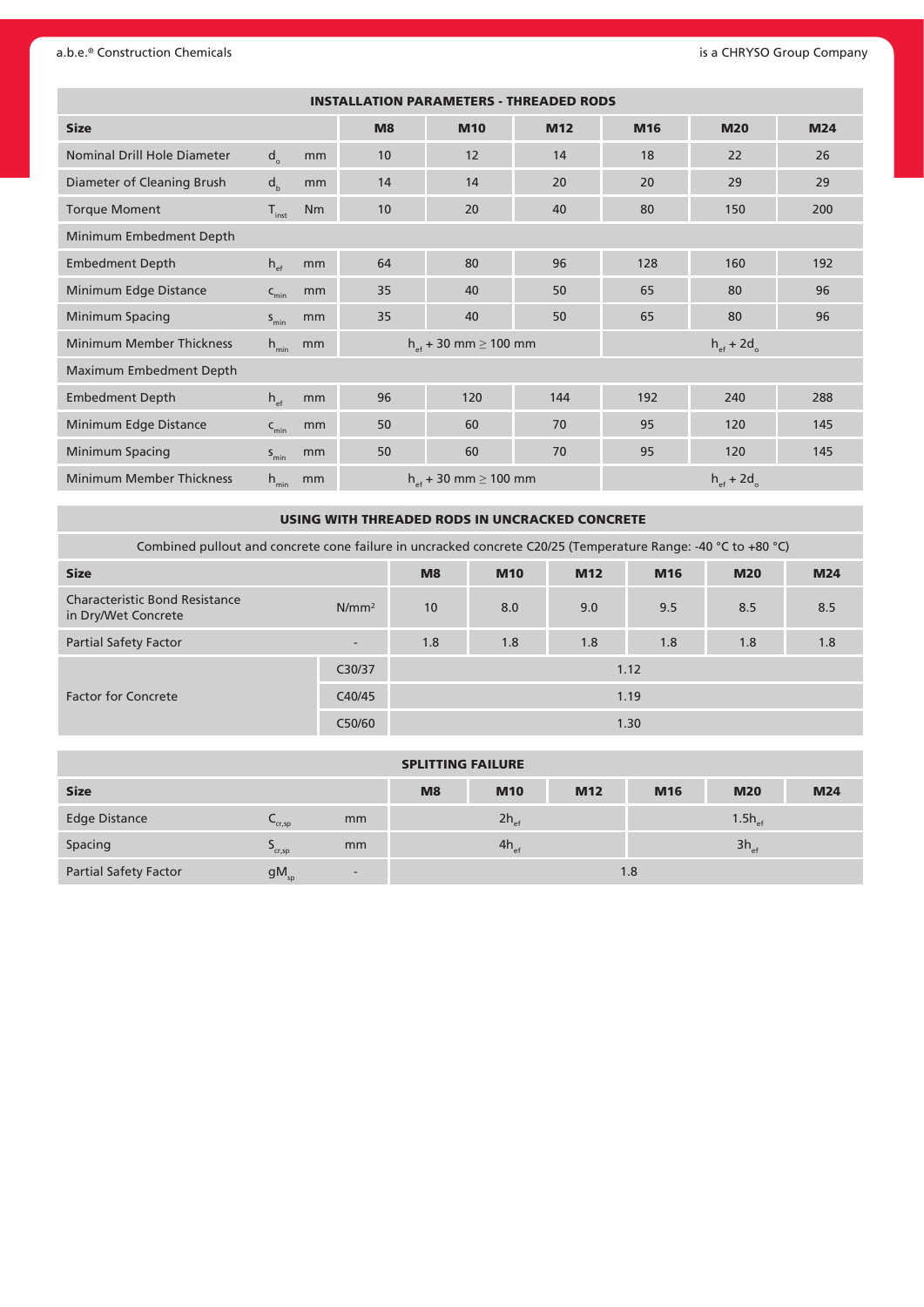#### a.b.e.® Construction Chemicals **and Construction Chemicals** and CHRYSO Group Company **and CHRYSO Group Company** is a CHRYSO Group Company

Tension load calculations for combined pullout and concrete cone failure at various embedment depths using threaded rods in dry/wet, C20/25 uncracked concrete (Temperature Range: -40 °C to +80 °C)

| <b>Property</b>                 | <b>Symbol</b>      | <b>Unit</b>              | M8    | <b>M10</b> | <b>M12</b> | M16   | <b>M20</b> | <b>M24</b> |
|---------------------------------|--------------------|--------------------------|-------|------------|------------|-------|------------|------------|
| Effective embedment Depth = 8d  | $h_{\text{ef}}$    | mm                       | 64    | 80         | 96         | 128   | 160        | 192        |
| Characteristic Load             | $N^0_{Rk,p}$       | kN                       | 16.08 | 20.11      | 32.57      | 61.12 | 85.45      | 123.05     |
| <b>Partial Safety Factor</b>    | $g_{_{\text{Mb}}}$ |                          | 1.80  | 1.80       | 1.80       | 1.80  | 1.80       | 1.80       |
| Effective embedment Depth = 10d | $h_{\text{ef}}$    | mm                       | 80    | 100        | 120        | 160   | 200        | 240        |
| <b>Characteristic Load</b>      | $N^0_{Rk,p}$       | kN                       | 20.11 | 25.13      | 40.72      | 76.40 | 106.81     | 153.81     |
| <b>Partial Safety Factor</b>    | $g_{_{\sf MD}}$    | $\overline{\phantom{a}}$ | 1.80  | 1.80       | 1.80       | 1.80  | 1.80       | 1.80       |
| Effective embedment Depth = STD | $h_{\text{ef}}$    | mm                       | 80    | 90         | 110        | 128   | 170        | 210        |
| <b>Characteristic Load</b>      | $N^0_{Rk,p}$       | kN                       | 20.11 | 22.62      | 37.32      | 61.12 | 90.79      | 134.59     |
| <b>Partial Safety Factor</b>    | $g_{_{\rm MD}}$    |                          | 1.80  | 1.80       | 1.80       | 1.80  | 1.80       | 1.80       |
| Effective embedment Depth = 12d | $h_{\text{ef}}$    | mm                       | 96    | 120        | 144        | 192   | 240        | 288        |
| <b>Characteristic Load</b>      | $N^0_{Rk,p}$       | kN                       | 24.13 | 30.16      | 48.86      | 91.68 | 128.18     | 184.57     |
| <b>Partial Safety Factor</b>    | $g_{_{Mp}}$        | $\overline{\phantom{a}}$ | 1.80  | 1.80       | 1.80       | 1.80  | 1.80       | 1.80       |

- *1. Characteristic loads are valid for combined concrete cone and pullout failure as defined by TR029 only. All other failure modes, including steel failure, detailed in TR029 as well as including combined effects of tension and shear, must be considered in accordance with TR029.*
- *2. Characteristic loads are valid for single anchors without close edge, anchor spacing or eccentric loading considerations.*
- *3. Tabulated values are valid for temperature range -40 °C to +80 °C (Max LTT = +50 °C; Max STT = +80 °C).*
- *4. Tabulated values are only valid for the installation conditions stated. Other conditions, such as different temperature ranges, may affect the performance of the product.*
- *5. Long term temperatures are those that remain roughly constant over prolonged periods. Short term temperatures occur over brief intervals, eg: diurnal cycling.*
- *6. The compressive strength of the concrete (fck,cube ) is assumed to be 25 N/mm2 for C20/25 concrete.*
- *7. Tabulated values assume that the geometry of the anchor(s) and concrete member is sufficient to avoid splitting failure.*

| <b>THREADED RODS - CHARACTERISTIC VALUES FOR STEEL FAILURE (TENSION)</b> |            |                 |      |            |     |      |            |            |  |  |  |
|--------------------------------------------------------------------------|------------|-----------------|------|------------|-----|------|------------|------------|--|--|--|
| <b>Size</b>                                                              |            |                 | M8   | <b>M10</b> | M12 | M16  | <b>M20</b> | <b>M24</b> |  |  |  |
| Steel Grade 5.8                                                          | $N_{Rk,s}$ | [kN]            | 18   | 29         | 42  | 79   | 123        | 177        |  |  |  |
| <b>Partial Safety Factor</b>                                             | Ms         | $[\![\cdot]\!]$ | 1.50 |            |     |      |            |            |  |  |  |
| Steel Grade 8.8                                                          | $N_{Rk,s}$ | [kN]            | 29   | 46         | 67  | 126  | 196        | 282        |  |  |  |
| <b>Partial Safety Factor</b>                                             | Ms         | $[\cdot]$       | 1.50 |            |     |      |            |            |  |  |  |
| Steel Grade 10.9*                                                        | $N_{Rk,s}$ | [kN]            | 37   | 58         | 84  | 157  | 245        | 353        |  |  |  |
| <b>Partial Safety Factor</b>                                             | Ms         | $[\cdot]$       |      | 1.40       |     |      |            |            |  |  |  |
| Stainless Steel Grade A4-70                                              | $N_{Rk,s}$ | [kN]            | 26   | 41         | 59  | 110  | 172        | 247        |  |  |  |
| <b>Partial Safety Factor</b>                                             | Ms         | $[\cdot]$       |      |            |     | 1.90 |            |            |  |  |  |
| Stainless Steel Grade A4-80                                              | $N_{Rk,s}$ | [kN]            | 29   | 46         | 67  | 126  | 196        | 282        |  |  |  |
| <b>Partial Safety Factor</b>                                             | Ms         | $[\![\cdot]\!]$ |      |            |     | 1.60 |            |            |  |  |  |
| Stainless Steel Grade 1.4529                                             | $N_{Rk,s}$ | [kN]            | 26   | 41         | 59  | 110  | 172        | 247        |  |  |  |
| <b>Partial Safety Factor</b>                                             | Ms         | $[\cdot]$       |      |            |     | 1.50 |            |            |  |  |  |
|                                                                          |            |                 |      |            |     |      |            |            |  |  |  |

*\*Galvanized rods of high strength are sensitive to hydrogen induced brittle failure.*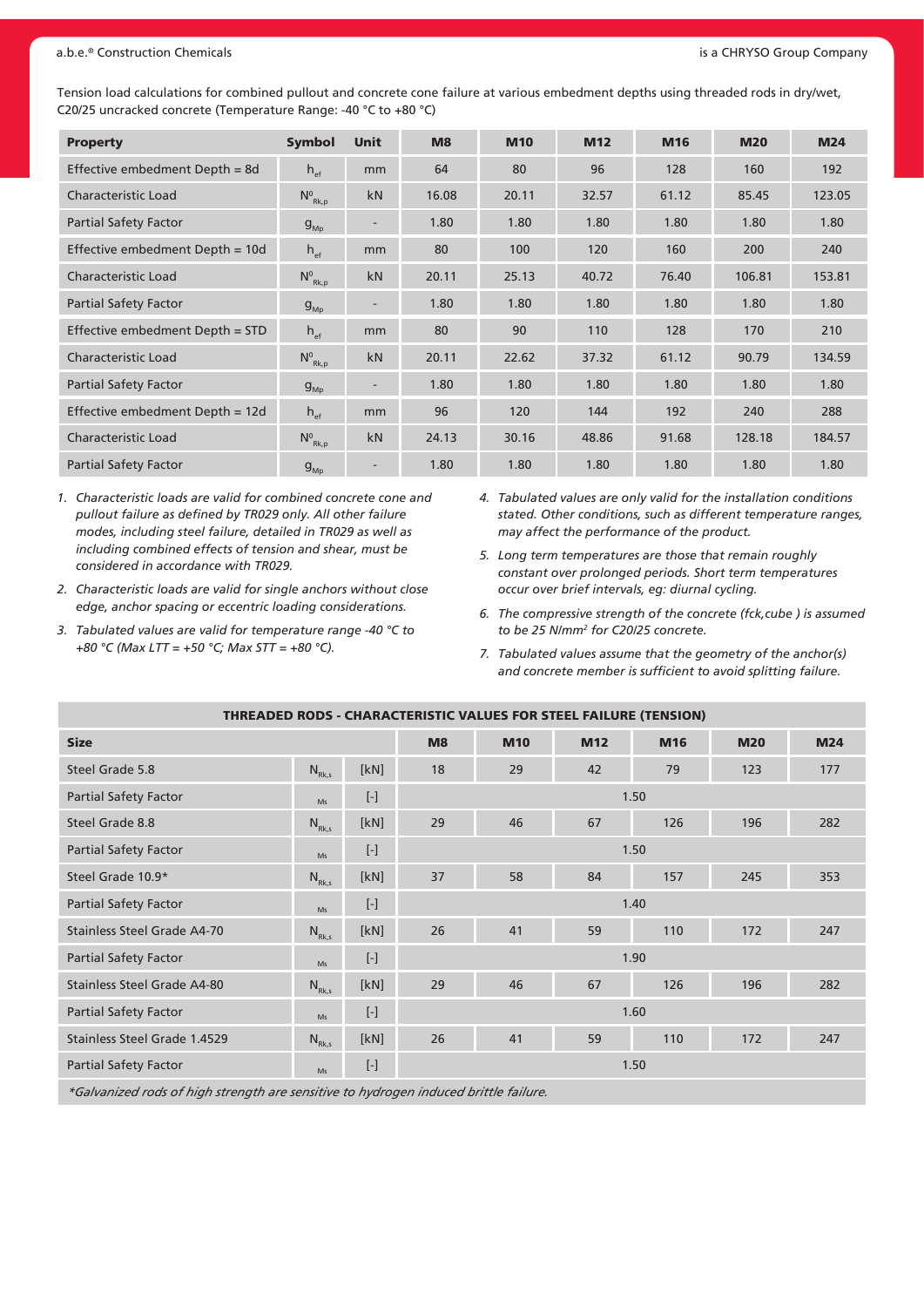#### a.b.e.® Construction Chemicals **and CHRYSO Group Company** is a CHRYSO Group Company

| THREADED RODS - CHARACTERISTIC VALUES FOR STEEL FAILURE (SHEAR - WITHOUT LEVER ARM) |                    |           |      |            |                 |      |            |            |
|-------------------------------------------------------------------------------------|--------------------|-----------|------|------------|-----------------|------|------------|------------|
| <b>Size</b>                                                                         |                    |           | M8   | <b>M10</b> | M <sub>12</sub> | M16  | <b>M20</b> | <b>M24</b> |
| Steel Grade 5.8                                                                     | $M_{Rk,s}^{\circ}$ | [kN]      | 9    | 15         | 21              | 39   | 61         | 88         |
| <b>Partial Safety Factor</b>                                                        | Ms                 | $[\cdot]$ | 1.25 |            |                 |      |            |            |
| Steel Grade 8.8                                                                     | $M^{\circ}_{Rk,s}$ | [kN]      | 15   | 23         | 34              | 63   | 98         | 141        |
| <b>Partial Safety Factor</b>                                                        | Ms                 | $[\cdot]$ | 1.25 |            |                 |      |            |            |
| Steel Grade 10.9*                                                                   | $M_{Rk,s}^{\circ}$ | [kN]      | 18   | 29         | 42              | 79   | 123        | 177        |
| <b>Partial Safety Factor</b>                                                        | Ms                 | $[\cdot]$ |      |            |                 | 1.50 |            |            |
| Stainless Steel Grade A4-70                                                         | $M_{Rk,s}^{\circ}$ | [kN]      | 13   | 20         | 30              | 55   | 86         | 124        |
| <b>Partial Safety Factor</b>                                                        | Ms                 |           |      |            |                 | 1.56 |            |            |
| Stainless Steel Grade A4-80                                                         | $M_{Rk,s}^{\circ}$ | [kN]      | 15   | 23         | 34              | 63   | 98         | 141        |
| <b>Partial Safety Factor</b>                                                        | Ms                 | $[\cdot]$ | 1.33 |            |                 |      |            |            |
| Stainless Steel Grade 1.4529                                                        | $M_{Rk,s}^{\circ}$ | [kN]      | 13   | 20         | 30              | 55   | 86         | 124        |
| <b>Partial Safety Factor</b>                                                        | Ms                 | $[\cdot]$ |      |            |                 | 1.25 |            |            |

*\*Galvanized rods of high strength are sensitive to hydrogen induced brittle failure.*

|                                                            | THREADED RODS - CHARACTERISTIC VALUES FOR STEEL FAILURE (SHEAR - WITH LEVER ARM) |                 |      |            |                 |                 |            |            |  |  |  |
|------------------------------------------------------------|----------------------------------------------------------------------------------|-----------------|------|------------|-----------------|-----------------|------------|------------|--|--|--|
| <b>Size</b>                                                |                                                                                  |                 | M8   | <b>M10</b> | M <sub>12</sub> | M <sub>16</sub> | <b>M20</b> | <b>M24</b> |  |  |  |
| Steel Grade 5.8                                            | $\mathsf{M}^\mathsf{o}_{\scriptscriptstyle\mathsf{Rk},\mathsf{s}}$               | [kN]            | 19   | 37         | 66              | 166             | 325        | 561        |  |  |  |
| <b>Partial Safety Factor</b>                               | Ms                                                                               | $[\cdot]$       | 1.25 |            |                 |                 |            |            |  |  |  |
| Steel Grade 8.8                                            | $\mathsf{M}^\mathsf{o}_{\mathsf{Rk},\mathsf{s}}$                                 | [kN]            | 30   | 60         | 105             | 266             | 519        | 898        |  |  |  |
| <b>Partial Safety Factor</b>                               | Ms                                                                               | $[\![\cdot]\!]$ | 1.25 |            |                 |                 |            |            |  |  |  |
| Steel Grade 10.9*                                          | $\mathsf{M}^\mathsf{o}_{\mathsf{Rk},\mathsf{s}}$                                 | [kN]            | 37   | 75         | 131             | 333             | 649        | 1123       |  |  |  |
| <b>Partial Safety Factor</b>                               | Ms                                                                               | $[\cdot]$       |      | 1.50       |                 |                 |            |            |  |  |  |
| <b>Stainless Steel Grade A4-70</b>                         | $M_{Rk,s}^{\circ}$                                                               | [kN]            | 26   | 52         | 92              | 233             | 454        | 786        |  |  |  |
| <b>Partial Safety Factor</b>                               | Ms                                                                               | $[\cdot]$       |      | 1.56       |                 |                 |            |            |  |  |  |
| Stainless Steel Grade A4-80                                | $\mathsf{M}^\mathsf{o}_{\mathsf{Rk},\mathsf{s}}$                                 | [kN]            | 30   | 60         | 105             | 266             | 519        | 898        |  |  |  |
| <b>Partial Safety Factor</b>                               | Ms                                                                               | $[\cdot]$       |      |            |                 | 1.33            |            |            |  |  |  |
| Stainless Steel Grade 1.4529                               | $M^{\circ}_{Rk,s}$                                                               | [kN]            | 26   | 52         | 92              | 233             | 454        | 786        |  |  |  |
| <b>Partial Safety Factor</b>                               | Ms                                                                               | $[\cdot]$       |      |            |                 | 1.25            |            |            |  |  |  |
| Concrete pryout failure                                    |                                                                                  |                 |      |            |                 |                 |            |            |  |  |  |
| Factor k from TR029 Design of<br>bonded anchors pt 5.2.3.3 |                                                                                  |                 |      |            |                 | $\overline{2}$  |            |            |  |  |  |
| <b>Partial Safety Factor</b>                               | Ms                                                                               | $[\cdot]$       |      |            |                 | 1.5             |            |            |  |  |  |

*\*Galvanized rods of high strength are sensitive to hydrogen induced brittle failure.*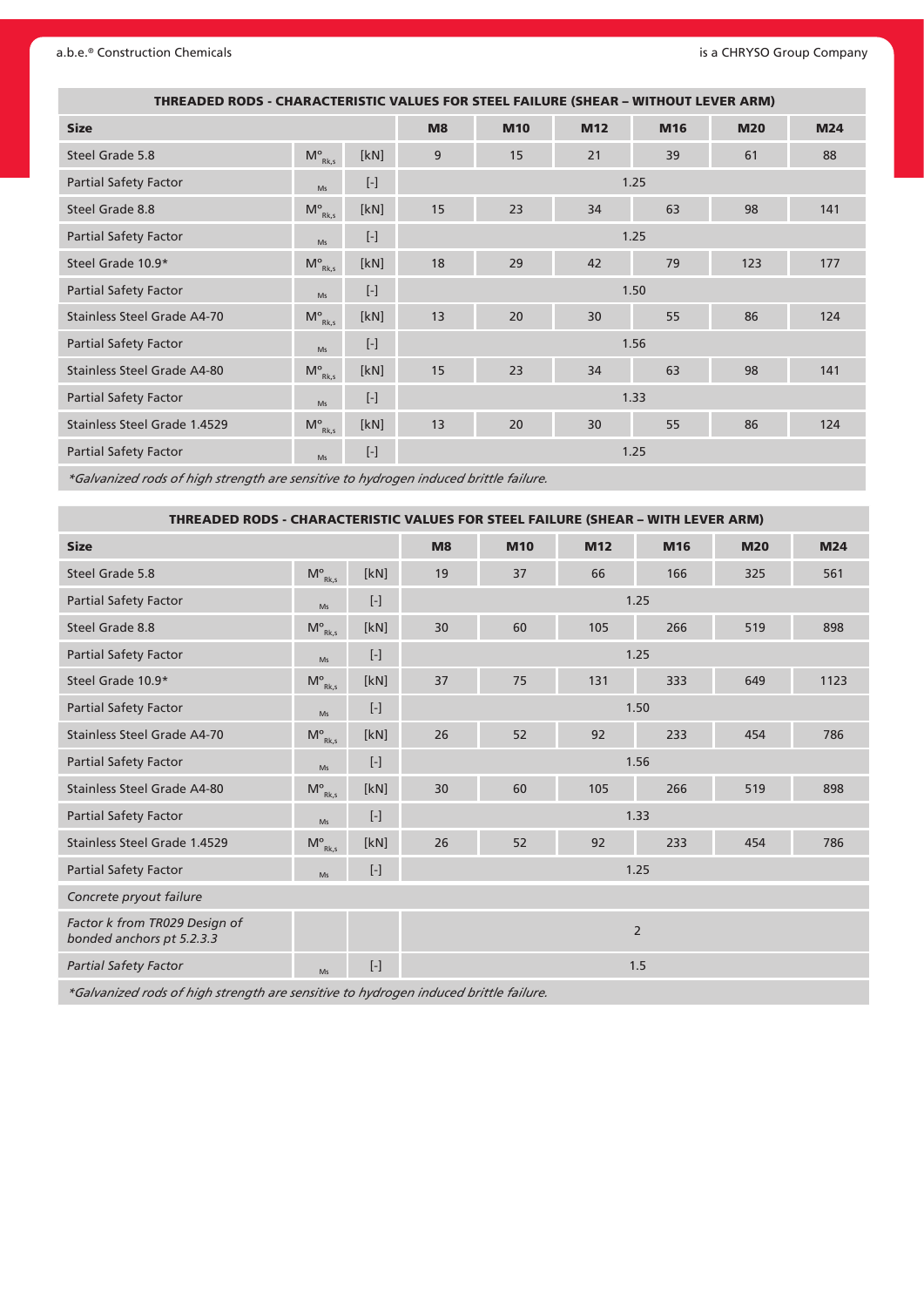## POST-INSTALLED REBAR CONNECTIONS - EAD 330087-00-0601 (OLD TR023)

#### INSTALLATION PARAMETERS FOR POST-INSTALLED REBAR CONNECTIONS

|                         |                              |                                              | <b>REBAR</b>                  |                                            |                                          |                                                  |
|-------------------------|------------------------------|----------------------------------------------|-------------------------------|--------------------------------------------|------------------------------------------|--------------------------------------------------|
| <b>Diameter</b><br>(mm) | fy,k<br>(N/mm <sup>2</sup> ) | <b>Drill Hole</b><br><b>Diameter</b><br>(mm) | <b>Cleaning Brush</b><br>(mm) | Min.<br><b>Anchorage</b><br>Length<br>(mm) | <b>Min. Lap/Splice</b><br>Length<br>(mm) | Max.<br><b>Embedment</b><br><b>Depth</b><br>(mm) |
| 8                       | 500                          | 12                                           | 14                            | 113                                        | 200                                      | 400                                              |
| 10                      | 500                          | 14                                           | 14                            | 142                                        | 200                                      | 500                                              |
| 12                      | 500                          | 16                                           | 20                            | 170                                        | 200                                      | 600                                              |
| 14                      | 500                          | 18                                           | 22                            | 198                                        | 210                                      | 700                                              |
| 16                      | 500                          | 20                                           | 22                            | 227                                        | 240                                      | 800                                              |
| 20                      | 500                          | 25                                           | 30                            | 284                                        | 300                                      | 1000                                             |

*Amplification factor for minimum anchorage length is 1.5 for 8 to 20 mm rebar between concrete class of C12/15 to C50/60*

#### DESIGN BOND STRENGTH VALUES - HAMMER DRILLED OR COMPRESSED AIR DRILLED HOLES

Design values of the ultimate bond resistance fbd in N/mm<sup>2</sup> for rotary hammer drilling and compressed air drilling for good bond conditions.

| Rebar Ø | <b>Concrete Class</b> |        |        |                     |        |        |        |        |        |  |  |
|---------|-----------------------|--------|--------|---------------------|--------|--------|--------|--------|--------|--|--|
| (mm)    | C12/15                | C16/20 | C20/25 | C <sub>25</sub> /30 | C30/37 | C35/45 | C40/50 | C45/55 | C50/60 |  |  |
| 8       | 1.6                   | 2.0    | 2.3    | 2.7                 | 2.7    | 2.7    | 2.7    | 2.7    | 2.7    |  |  |
| 10      | 1.6                   | 2.0    | 2.3    | 2.7                 | 2.7    | 2.7    | 2.7    | 2.7    | 2.7    |  |  |
| 12      | 1.6                   | 2.0    | 2.3    | 2.7                 | 2.7    | 2.7    | 2.7    | 2.7    | 2.7    |  |  |
| 14      | 1.6                   | 2.0    | 2.3    | 2.7                 | 2.7    | 2.7    | 2.7    | 2.7    | 2.7    |  |  |
| 16      | 1.6                   | 2.0    | 2.3    | 2.7                 | 2.7    | 2.7    | 2.7    | 2.7    | 2.7    |  |  |
| 20      | 1.6                   | 2.0    | 2.3    | 2.3                 | 2.3    | 2.3    | 2.3    | 2.3    | 2.7    |  |  |

*Tabulated values are valid for good bond conditions according to EN 1992-1-1. For all other bond conditions multiply the values of fbd by 0.7.*

#### INSTALLATION PARAMETERS IN SOLID & HOLLOW MASONRY

| <b>ANCHOR TYPE</b>                           | <b>ANCHOR ROD</b> |    |                          |                 |                 |                |                |    |                 |                 |
|----------------------------------------------|-------------------|----|--------------------------|-----------------|-----------------|----------------|----------------|----|-----------------|-----------------|
| <b>Size</b>                                  |                   |    | M8                       | M <sub>10</sub> | M <sub>12</sub> |                | M <sub>8</sub> |    | M <sub>10</sub> | M <sub>12</sub> |
|                                              | ∙'                | mm | -                        |                 | 85              |                | 85             |    | 85              |                 |
| <b>Sieve Sleeve</b>                          | d <sub>s</sub>    | mm | $\overline{\phantom{a}}$ | -               | ٠.              | 15             | 16             | 15 | 16              | 20              |
| <b>Nominal Drill Hole Diameter</b>           | $d_{\alpha}$      | mm | 15                       | 15              | 20              | 15             | 16             | 15 | 16              | 20              |
| <b>Diameter of Cleaning Brush</b>            | d <sub>b</sub>    | mm | $20^{\pm 1}$             | $20^{\pm 1}$    | $22^{+1}$       | $20^{\pm 1}$   |                |    | $20^{\pm 1}$    | $22^{+1}$       |
| Depth of the drill hole                      | $h_{\circ}$       | mm |                          |                 |                 | 90             |                |    |                 |                 |
| <b>Effective anchorage depth</b>             | $h_{\text{ef}}$   | mm | 85                       |                 |                 |                |                |    |                 |                 |
| Diameter of clearance hole in<br>the fixture | $d_f \leq$        | mm | 9                        | 12              | 14              | 9              |                |    | 12              | 14              |
| <b>Torque moment</b>                         | $T_{inst}$        | Nm |                          |                 |                 | $\overline{2}$ |                |    |                 |                 |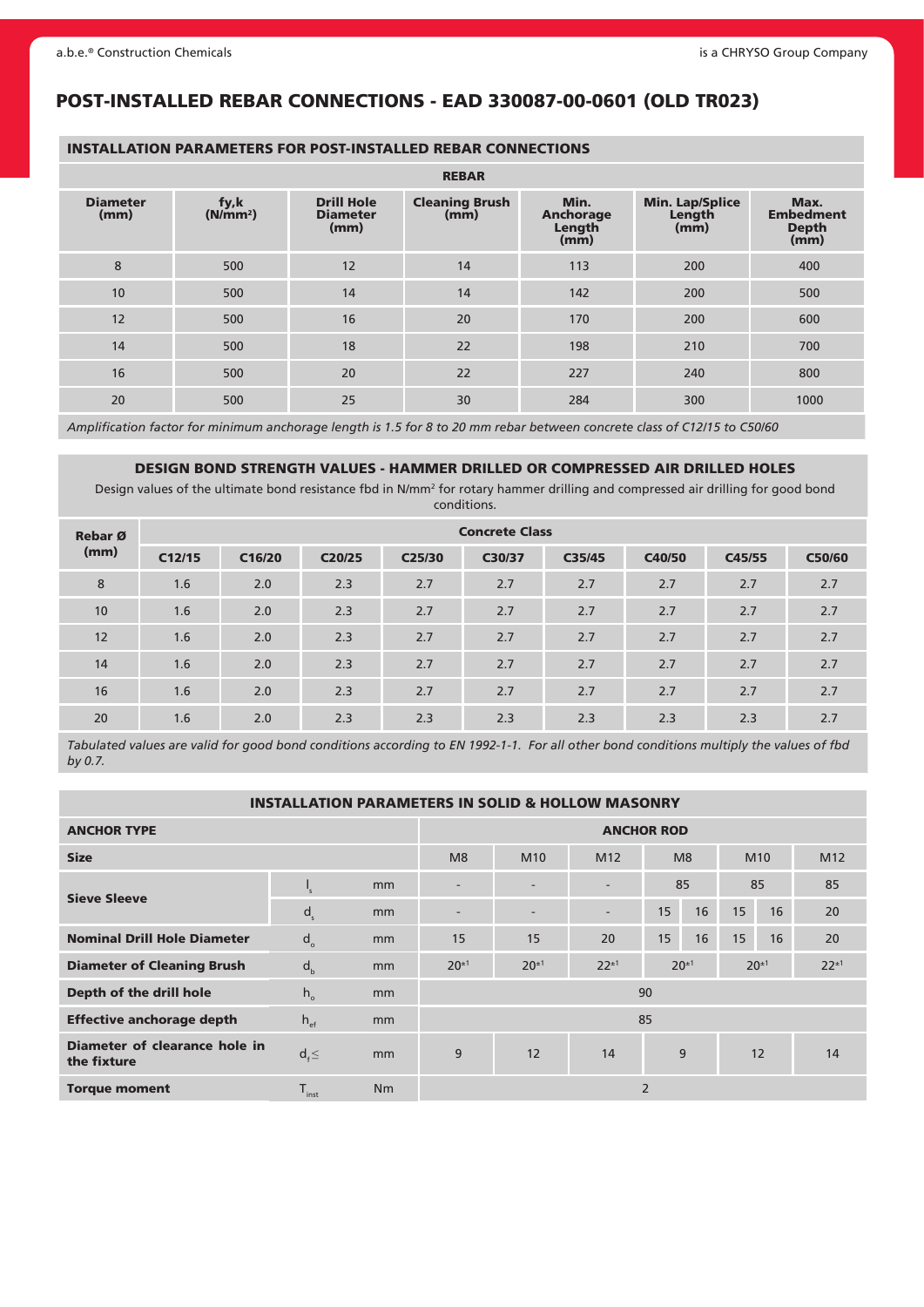#### a.b.e.<sup>®</sup> Construction Chemicals **is a CHRYSO Group Company** is a CHRYSO Group Company

| <b>EDGE DISTANCES AND SPACING</b> |                    |                                              |                                    |                    |                                              |                                    |                    |                                              |                                    |  |  |
|-----------------------------------|--------------------|----------------------------------------------|------------------------------------|--------------------|----------------------------------------------|------------------------------------|--------------------|----------------------------------------------|------------------------------------|--|--|
| <b>Anchor rod</b>                 |                    |                                              |                                    |                    |                                              |                                    |                    |                                              |                                    |  |  |
|                                   |                    | M8                                           |                                    |                    | <b>M10</b>                                   |                                    | <b>M12</b>         |                                              |                                    |  |  |
| <b>Base</b><br><b>Material</b>    | $C_{cr} = C_{min}$ | $S_{cr}$ $\parallel$ = $S_{min}$ $\parallel$ | $S_{cr}^{\perp} = S_{min}^{\perp}$ | $C_{cr} = cm_{in}$ | $S_{cr}$ $\parallel$ = $S_{min}$ $\parallel$ | $S_{cr}^{\perp} = S_{min}^{\perp}$ | $C_{cr} = C_{min}$ | $S_{cr}$ $\parallel$ = $S_{min}$ $\parallel$ | $S_{cr}^{\perp} = S_{min}^{\perp}$ |  |  |
|                                   | mm                 | mm                                           | mm                                 | mm                 | mm                                           | mm                                 | mm                 | mm                                           | mm                                 |  |  |
| <b>Brick No 1</b>                 | 100                | 235                                          | 115                                | 100                | 235                                          | 115                                | 100                | 235                                          | 115                                |  |  |
| Brick No 2                        | 128                | 255                                          | 255                                | 128                | 255                                          | 255                                | 128                | 255                                          | 255                                |  |  |
| Brick No 3                        | 128                | 255                                          | 255                                | 128                | 255                                          | 255                                | 128                | 255                                          | 255                                |  |  |
| Brick No 4                        | 100                | 250                                          | 240                                | 100                | 250                                          | 240                                | 100                | 250                                          | 240                                |  |  |
| Brick No 5                        | 100                | 370                                          | 238                                | 100                | 370                                          | 238                                | 100                | 370                                          | 238                                |  |  |
| Brick No 6                        | 100                | 245                                          | 110                                | 100                | 245                                          | 110                                | 100                | 245                                          | 110                                |  |  |
| Brick No 7                        | 100                | 373                                          | 238                                | 100                | 373                                          | 238                                | 100                | 373                                          | 238                                |  |  |

CHARACTERISTIC RESISTANCE UNDER TENSION AND SHEAR LOADING

| <b>Base Material</b> | Anchor Rods $N_{Rk} = V_{Rk}$ [kN] <sup>1)</sup> |            |      |  |  |  |  |  |
|----------------------|--------------------------------------------------|------------|------|--|--|--|--|--|
|                      | M8                                               | <b>M10</b> | M12  |  |  |  |  |  |
| Brick No 1           | 2.0                                              | 2.0        | 2.0  |  |  |  |  |  |
| <b>Brick No 2</b>    | 1.2                                              | 1.5        | 2.5  |  |  |  |  |  |
| Brick No 3           | 0.5                                              | 0.75       | 1.2  |  |  |  |  |  |
| Brick No 4           | 0.6                                              | 0.75       | 0.75 |  |  |  |  |  |
| Brick No 5           | 1.2                                              | 1.2        | 2.0  |  |  |  |  |  |
| Brick No 6           | 0.5                                              | 0.5        | 0.5  |  |  |  |  |  |
| Brick No 7           | 1.2                                              | 1.2        | 1.5  |  |  |  |  |  |

1) For design according TR 054:  $N_{\text{Rk}} = N_{\text{Rk},p} = N_{\text{Rk},s}$  =  $N_{\text{Rk},p}$  according to TR 054

For  $V_{Rk,s}$  see Annex C1, Table C2; Calculation of  $V_{Rk,pb}$  and  $V_{Rk,c}$  according to TR 054

#### CHARACTERISTIC BENDING MOMENT

|                                          |                                              |                | <b>Anchor Diameter</b> |     |     |  |  |
|------------------------------------------|----------------------------------------------|----------------|------------------------|-----|-----|--|--|
| <b>Steel Grade</b>                       |                                              | M <sub>8</sub> | M10                    | M12 |     |  |  |
| Steel Grade 5.8                          | $M_{Rk,s}$                                   | (N.m)          | 19                     | 37  | 66  |  |  |
| Steel Grade 8.8                          | $M_{Rk,s}$                                   | (N.m)          | 30                     | 60  | 105 |  |  |
| Steel Grade 10.9*                        | $M_{Rk,s}$                                   | (N.m)          | 37                     | 75  | 131 |  |  |
| Stainless Steel A2-70, A4-70             | $M_{Rk,s}$                                   | (N.m)          | 26                     | 52  | 92  |  |  |
| Stainless Steel A4-80                    | $\mathsf{M}_{\textrm{\tiny{RK}},\textrm{s}}$ | (N.m)          | 30                     | 60  | 105 |  |  |
| Stainless Steel 1.4529 strength class 70 | $\mathsf{M}_{\textrm{\tiny{RK}},\textrm{s}}$ | (N.m)          | 26                     | 52  | 92  |  |  |
| Stainless Steel 1.4565 strength class 70 | $M_{Rk,s}$                                   | (N.m)          | 26                     | 52  | 92  |  |  |

| <b>DISPLACEMENTS UNDER TENSION AND SHEAR LOAD</b> |            |             |             |             |                        |  |  |  |
|---------------------------------------------------|------------|-------------|-------------|-------------|------------------------|--|--|--|
| <b>Base Material</b>                              | $F$ (kN)   | δΝΟ<br>[mm] | δN $∞$ [mm] | $δ$ V0 [mm] | $δV$ <sub>∞</sub> [mm] |  |  |  |
| Solid Bricks                                      | NRk / (1,4 | 0.6         | 1.2         | 1.0         | 1.5                    |  |  |  |
| Perforated & hollow bricks                        | v(M)       | 0.14        | 0.28        | 1.0         | 1.5                    |  |  |  |

| <b>B- FACTORS FOR JOB SITE TESTS ACCORDING TO TR 053</b> |      |                 |                 |                 |                 |      |      |  |  |
|----------------------------------------------------------|------|-----------------|-----------------|-----------------|-----------------|------|------|--|--|
| <b>Brick No.</b>                                         | No 1 | No <sub>2</sub> | No <sub>3</sub> | No <sub>4</sub> | No <sub>5</sub> | No 6 | No 7 |  |  |
| B-factor                                                 | 0.62 | 0.48            | 0.26            | 0.43            | 0.60            | 0.65 | 0.65 |  |  |